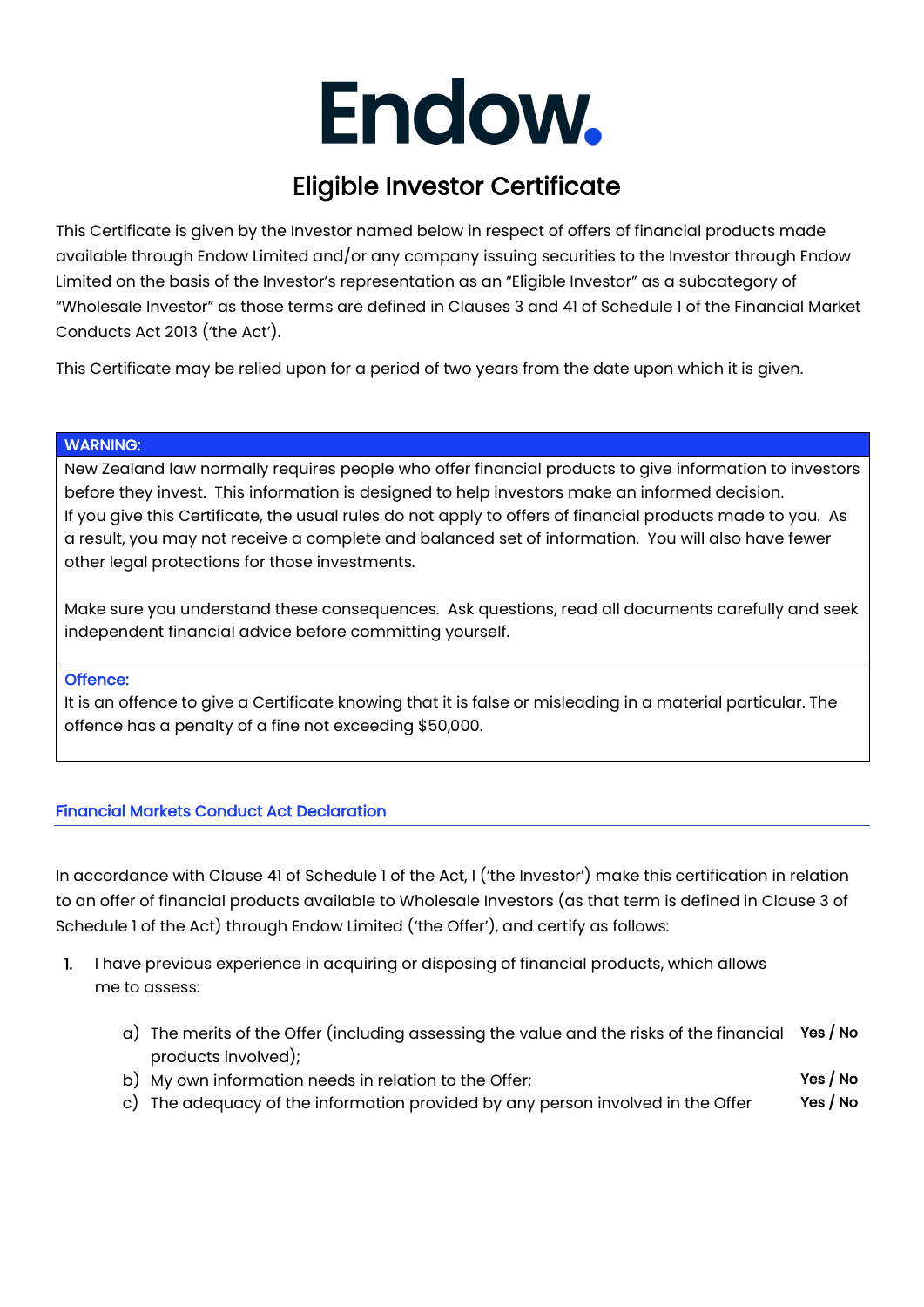| 2. The grounds upon which I make this Declaration are as follows:               |  |
|---------------------------------------------------------------------------------|--|
| Please describe your experience in acquiring or disposing of financial products |  |
| which enables you to answer 'Yes' above                                         |  |

- 3. I understand the consequences of declaring myself to be an Eligible Investor as defined in the Act. Yes / No
- 4. I understand that as an Eligible Investor I will not necessarily have the same protections and remedies afforded under New Zealand law to retail investors. Yes / No

# Eligible Investor Confirmation

| <b>Full Name of Investor</b> | <b>Full Name of Investor</b> |
|------------------------------|------------------------------|
| <b>Signature of Investor</b> | <b>Signature of Investor</b> |
|                              |                              |
| Date                         | Date                         |